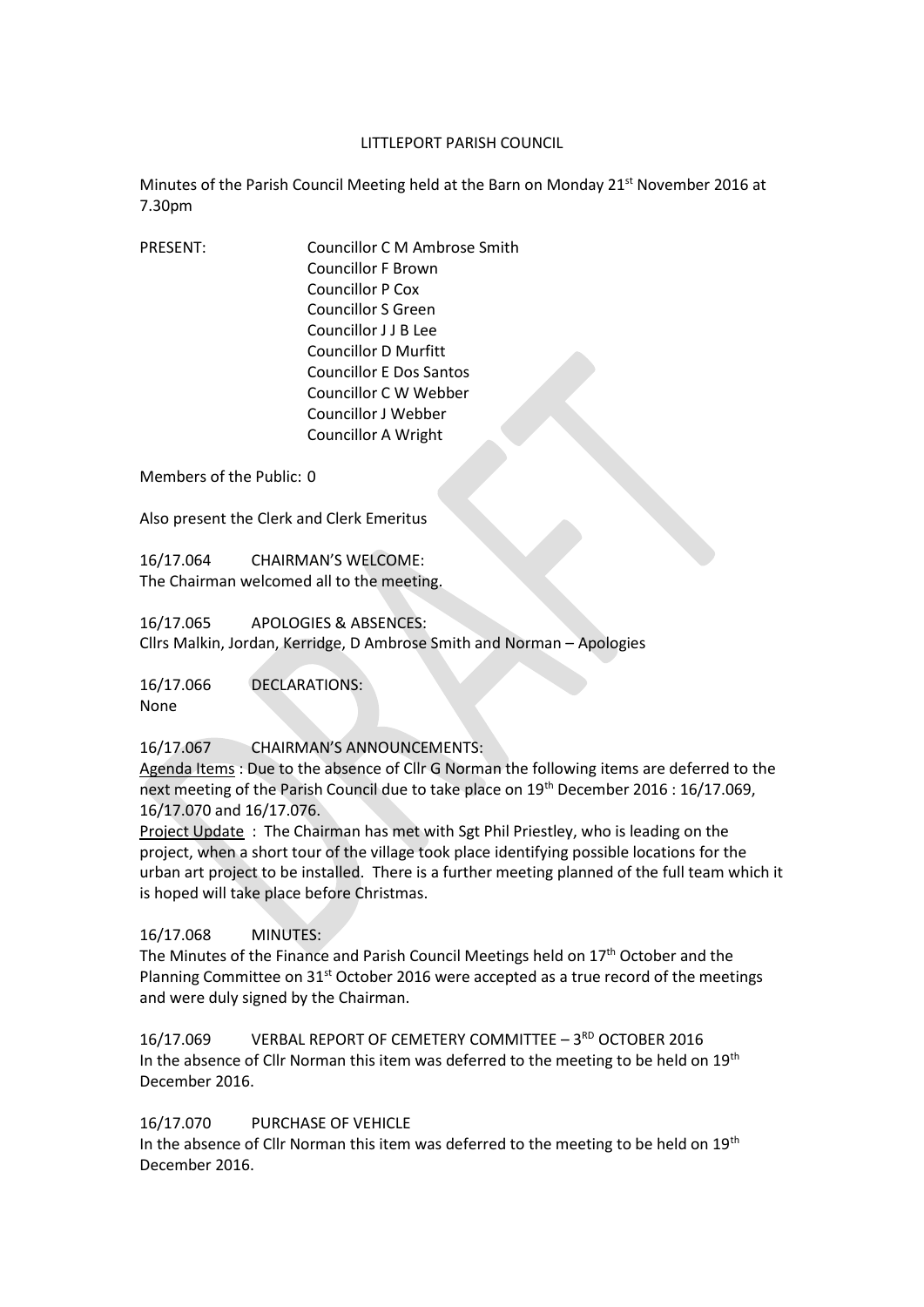# 16/17.071 VERBAL REPORT OF THE TRAFFIC COMMITTEE – 10TH OCTOBER 2016

Cllr J Lee updated the meeting concerning the discussions that had taken place concerning possible LHI bid items including a pedestrian crossing near the large Co-Op on Wisbech Road and speed activated warning signs for use by the Speedwatch Team.

The County Council had supplied information concerning their new scheme of neighbourhood volunteers for looking after such things as cleaning of road signs, clearing of leaves from pavements etc. The Traffic Committee had suggested that this is something that could be organised by residents and would be moved forward accordingly.

FB requested an enquiry be made of CCC concerning the street lighting in Parsons Lane which, since the installation of the new lamps, appears to be permanently dimmed and is causing concern for residents walking to and from the Doctors Surgery. The Clerks agreed to investigate this issue with CCC.

FB also requested that the Parish Council's concerns over the new gritting routes be conveyed to Highways. In particular the removal of Grange Lane from the primary route map which due to the location of the school etc could possibly cause issues.

## 16/17.072 LOCAL HIGHWAY INITIATIVE BID 2017-18

The Clerk updated the meeting concerning the bid that would be submitted on behalf of the Parish Council for the purchase of two vehicle activated speed signs (mobile) for use by the Community Speedwatch Team.

The Clerk had received a quotation from Swarco Traffic Solutions in the sum of £6,973.67 (nett) which also included a silver level warranty for 5 years.

It was AGREED that a bid be submitted stating that the Parish Council will fund 50% if successful which would be drawn from the CIL Meaningful Proportion monies received.

It was further AGREED that the annual budget of £1,000 be retained to cover any installation/re-siting of the signs during the course of the year.

The Clerk was instructed to complete the application form for submission to CCC prior to the deadline of 30th November 2016.

#### 16/17.073 FINANCE COMMITTEE RECOMMENDATIONS:

The recommendations of the Finance Committee which took place immediately prior to this meeting of the full council were accepted.

The Clerks were requested to ensure that a note of ring fenced sums held in the Parish Council's accounts be presented to all Councillors within the standard paperwork distributed to them on a monthly basis.

16/17.074 CLERK'S FOLLOW UP DIARY:

Nothing arising from the previous meeting.

#### 16/17.075 OFFICE ACCOMMODATION – REVIEW/DISCUSSION

CW updated the meeting concerning discussions that had taken place with Littleport Society about their requirements for space and the Parish Council's future space requirements. Littleport Society had expressed a desire for somewhere to display their artefacts and whilst nothing would happen in the near future options were being investigated by the Society as to possible solutions.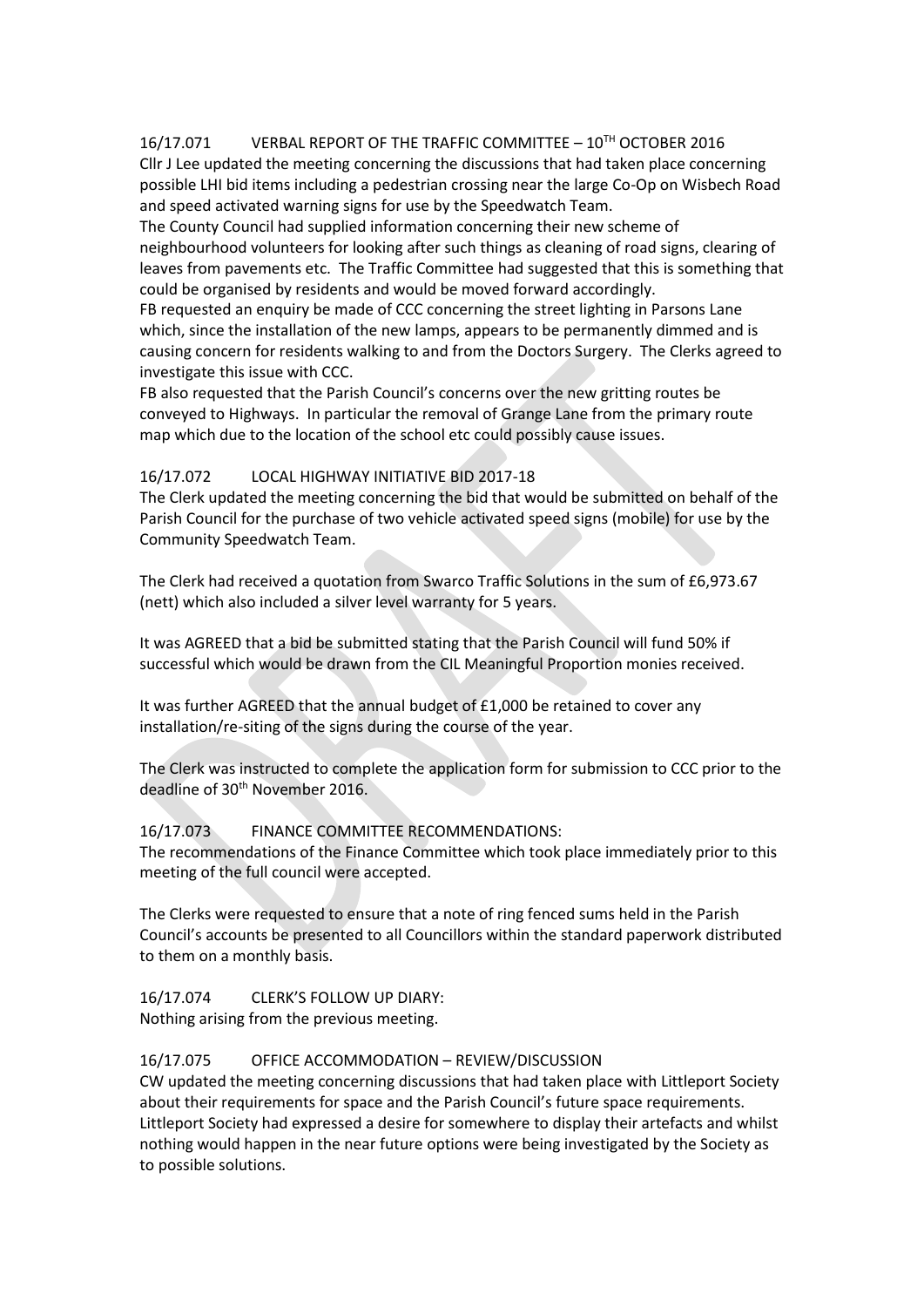Despite hearsay, CW has assured the Society that there is no intention to give them notice and that the Parish Council will work hand in hand with the Society to ensure that the best solution is found to enable the Society to continue the valuable work that they do.

CW has been invited to the next meeting of the Society on  $29<sup>th</sup>$  November to learn about the Society's progress in this issue.

#### 16/17.076 MAINTENANCE ISSUES – BRANDON CREEK PICNIC AREA

In the absence of Cllr Norman this item was deferred to the meeting to be held on  $19<sup>th</sup>$ December 2016.

## 16/17.077 VERBAL REPORT ON THE VALUATION OFFICE RE-EVALUATION OF PROPERTIES

The Clerks have received notification that the re-valuation of properties owned by the Parish Council has now been concluded by the Valuation Office.

| Property/Premises        | Previous | <b>New</b> | Change    |
|--------------------------|----------|------------|-----------|
| Ground Floor, The Barn   | £4.750   | £5,900     | Up £1,150 |
| Store at Old Toilets     | £950     | £870       | Down £80  |
| <b>Black Horse Drove</b> |          |            | No Change |
| Cemetery                 | £810     | £4,750     | Up £3,940 |

The Clerk informed Members of the changes in rateable value as the following:

The Clerk has spoken, at length, to the Valuation Office and the Anglia Revenues Partnership (ARP) in relation to the revaluation of the Cemetery in light of the exceptionally large increase and has been informed that at the previous revaluation (2010) the Valuation Office omitted to include the Cemetery Building and, in addition, the value of open space land (as determined by the Valuation Office) has increased from £15,000 per hectare to £100,000 per hectare. The Valuation Office agreed that they had also mis-calculated the size of the cemetery during their previous valuation (0.64 hectares in 2010 and 2.335 hectares in 2016).

The ARP has confirmed that as the Parish Council is a precepting body no relief is available and on current estimates the NNDR bill for the year 2017-18 will be in the region of £2,219 per annum.

The ARP have recommended that the Parish Council appeal this re-valuation and it was AGREED that the Clerks commence the process to appeal the valuation. It was acknowledged that a "worst case scenario" must be factored into the Parish Council's deliberations concerning budgets and the Precept request which will take place at the meeting scheduled for 19<sup>th</sup> December.

# 16/17.078 DISTRICT COUNCILLORS REPORT:

CAS – Additional land has now been secured to increase the capacity of the Station car park by approximately 88 spaces (to a total of around 120). The planning application in relation to this will be submitted to the District Council shortly. It is hoped that the additional spaces will be in use by late summer 2017.

It is now anticipated that work will commence on the Ely Southern Bypass by Easter 2017. The Leisure Centre is on track and due to open in 2018.